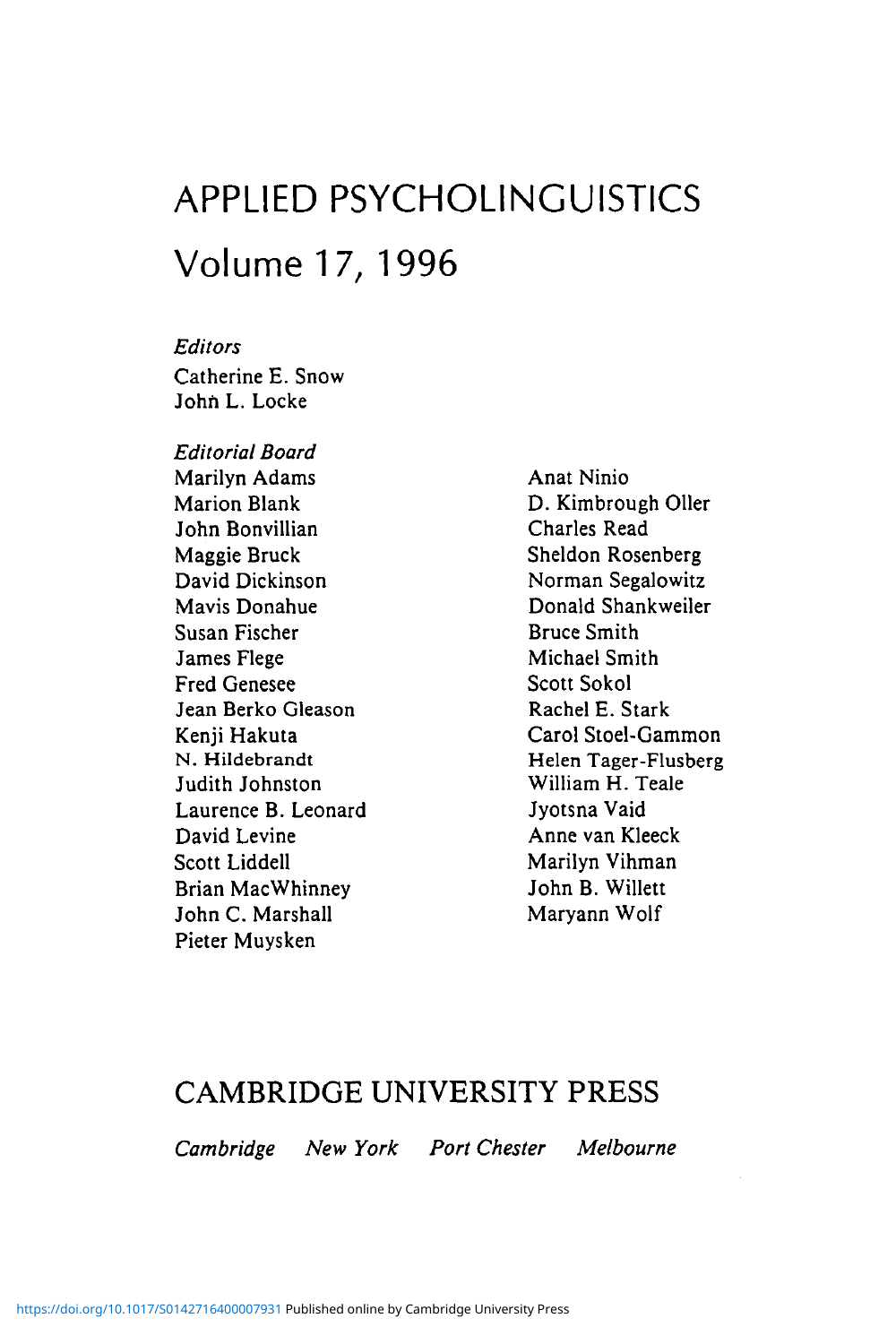Published by the Press Syndicate of the University of Cambridge The Edinburgh Building, Shaftesbury Road, Cambridge CB2 2RU, England 40 West 20th Street, New York, NY 10011, USA

1996 © Cambridge University Press

Printed in the United States of America

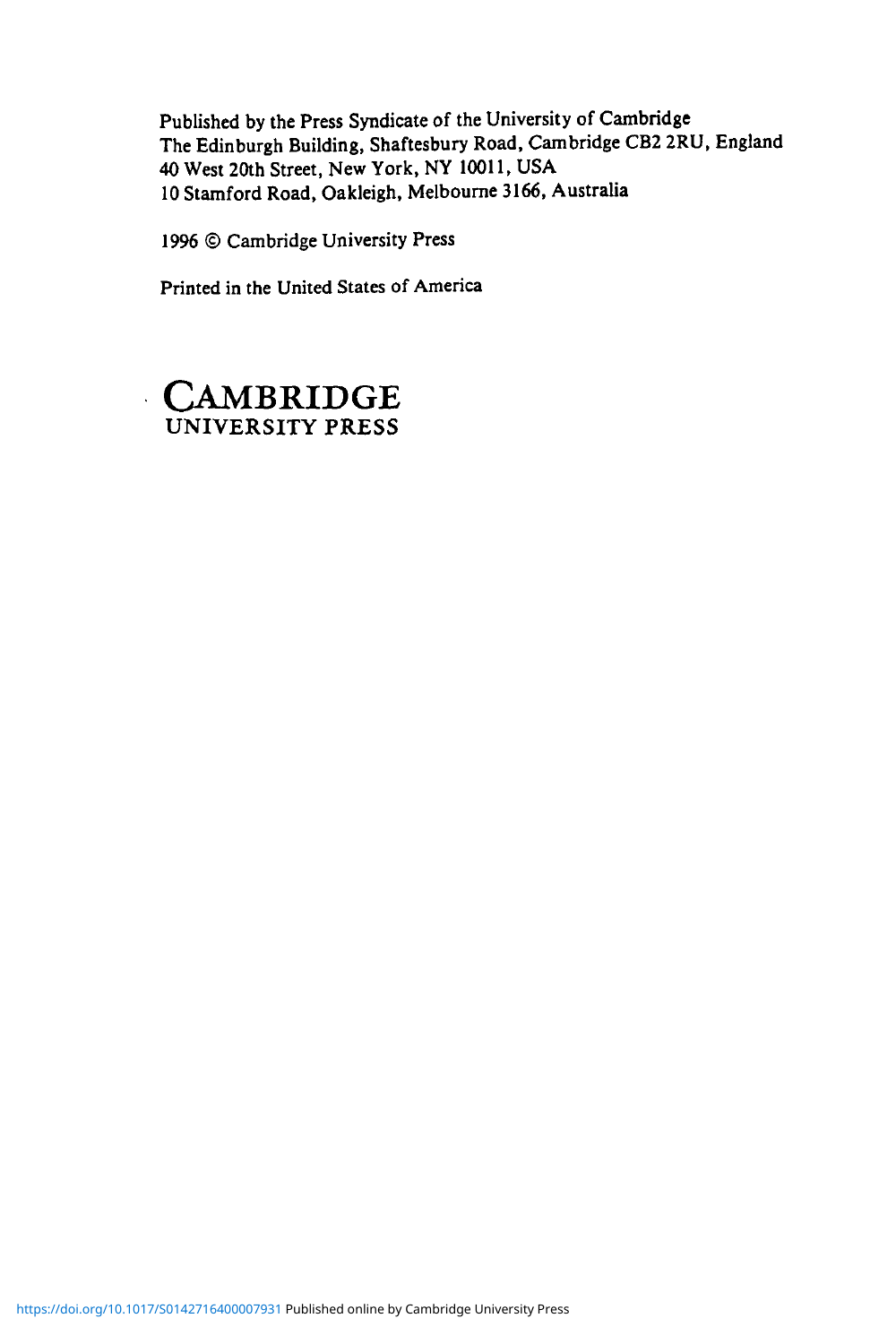## Contents for Volume 17, 1996

| <b>ARTICLES</b> |  |
|-----------------|--|
|-----------------|--|

| AYOUN, DALILA. The subset principle in second language acquisition                                                                                                                  | 185 |
|-------------------------------------------------------------------------------------------------------------------------------------------------------------------------------------|-----|
| BAKUNAS, BORIS. Promoting idea production by novice writers through<br>the use of discourse-related prompts                                                                         | 385 |
| BLOOM, RONALD L., MULLINS, JEANNE, AND PATERNOSTRO, PETER J.<br>Changes<br>in processing adverbial conjuncts throughout adulthood                                                   | 105 |
| BOIVIN, ISABELLE. See GENESEE, FRED                                                                                                                                                 |     |
| BORTOLINI, UMBERTA, AND LEONARD, LAURENCE B. Phonology and<br>grammatical morphology in specific language impairment: Accounting for<br>individual variation in English and Italian | 85  |
| BOWERS, PATRICIA GRIEG. See YOUNG, ARLENE R.                                                                                                                                        |     |
| See FUJIKI, MARTIN<br>BRINTON, BONNIE.                                                                                                                                              |     |
| BYRNE, BRIAN. The learnability of the alphabetic principle: Children's<br>hypotheses about how print represents spoken language                                                     | 401 |
| CHRISTMAN, SARAH S., AND DEPAOLIS, RORY A. Sonority as a constraint<br>on word identification processes                                                                             | 273 |
| DEPAOLIS, RORY A. See CHRISTMAN, SARAH S.                                                                                                                                           |     |
| Contextual influences on children's spoken and<br>DONALDSON, MORAGL.<br>written explanations                                                                                        | 355 |
| FLEGE, JAMES EMIL. See MUNRO, MURRAY J.                                                                                                                                             |     |
| FRITH, UTA. See LANDERL, KARIN                                                                                                                                                      |     |
| FUJIKI, MARTIN, BRINTON, BONNIE, WATSON, VALYNE, AND ROBINSON, LEE A.<br>The production of complex sentences by young and older adults with                                         |     |

mild to moderate retardation and the state of the state of the 41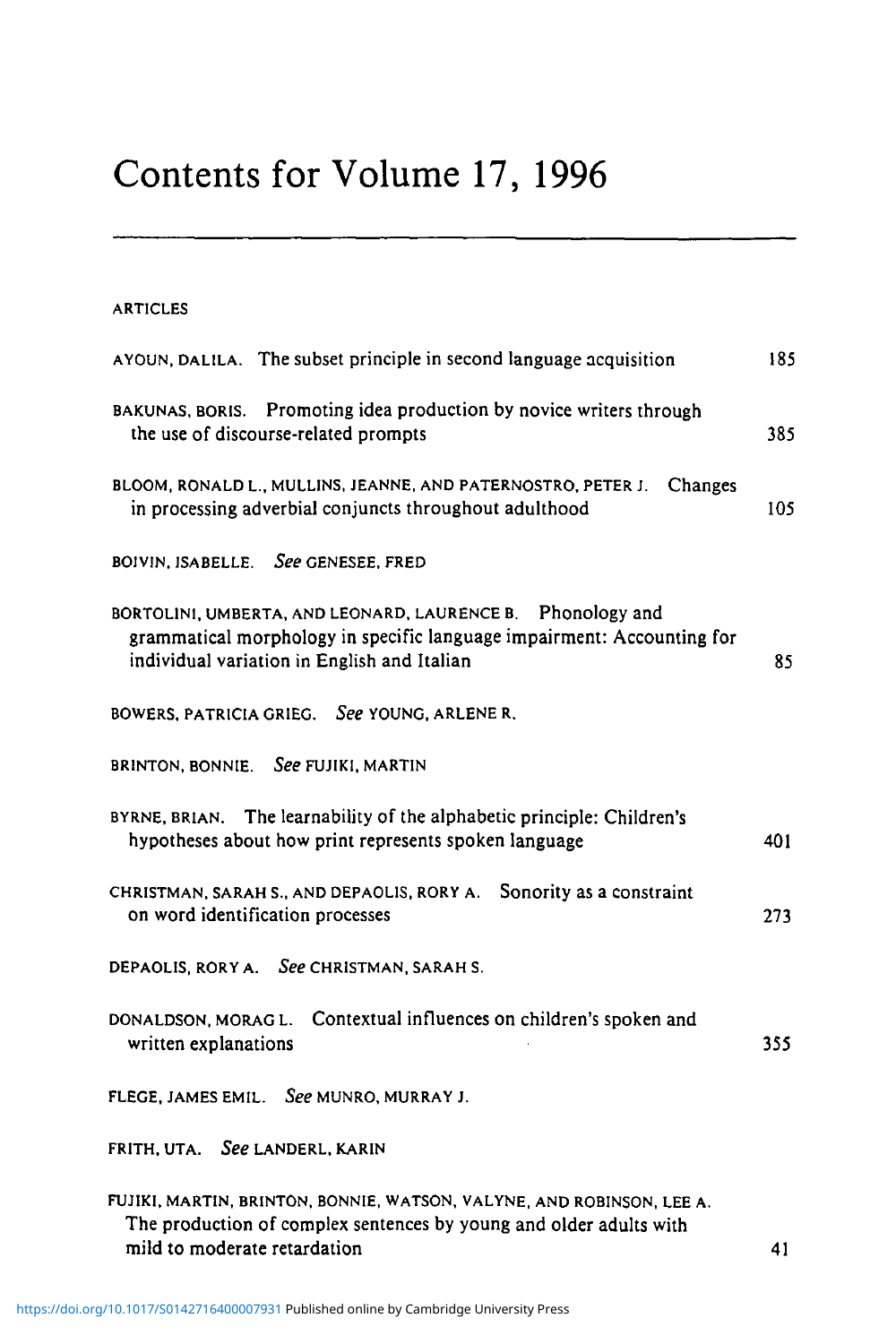| GENESEE, FRED, BOIVIN, ISABELLE, AND NICOLADIS, ELENA. Talking with<br>strangers: A study of bilingual children's communicative competence                        | 427 |
|-------------------------------------------------------------------------------------------------------------------------------------------------------------------|-----|
| GREANEY, KEITH T., AND TUNMER, WILLIAM E. Onset/rime sensitivity and<br>orthographic analogies in normal and poor readers                                         | 15  |
| GRIFFIN, GERRY, AND HARLEY, TREVOR A. List learning in second<br>language learning                                                                                | 443 |
| HARLEY, TREVOR A. See GRIFFIN, GERRY                                                                                                                              |     |
| KEMPE, VERA, AND MACWHINNEY, BRIAN. The crosslinguistic assessment<br>of foreign language vocabulary learning                                                     | 149 |
| KOOK, HETTY. See MUYSKEN, PIETER; VEDDER, PAUL                                                                                                                    |     |
| LANDERL, KARIN, FRITH, UTA, AND WIMMER, HEINZ. Intrusion of<br>orthographic knowledge on phoneme awareness: Strong in normal readers,<br>weak in dyslexic readers | 1   |
| LAWRENCE, VALERIE W., AND SHIPLEY, ELIZABETH F. Parental speech<br>to middle- and working-class children from two racial groups in<br>three settings              | 233 |
| LEONARD, LAURENCE B. See BORTOLINI, UMBERTA                                                                                                                       |     |
| LYNCH, MICHAEL P. The case of total deafness II: Phrasing in the<br>prelinguistic vocalizations of a child with congenital absence of cochleas                    | 293 |
| MACKAY, IAN R. A. See MUNRO, MURRAY J.                                                                                                                            |     |
| MACKINNON, G. E. See YOUNG, ARLENE R.                                                                                                                             |     |
| MACWHINNEY, BRIAN. See KEMPE, VERA                                                                                                                                |     |
| MULLINS, JEANNE. See BLOOM, RONALD L.                                                                                                                             |     |
| MUNRO, MURRAY J., FLEGE, JAMES EMIL, AND MACKAY, IAN R. A. The effects<br>of age of second language learning on the production of English vowels                  | 313 |
| See VEDDER, PAUL<br>MUYSKEN, PIETER.                                                                                                                              |     |
| Papiamento/Dutch<br>MUYSKEN, PIETER, KOOK, HETTY, AND VEDDER, PAUL.<br>code-switching in bilingual parent-child reading                                           | 485 |
| See GENESEE, FRED<br>NICOLADIS, ELENA.                                                                                                                            |     |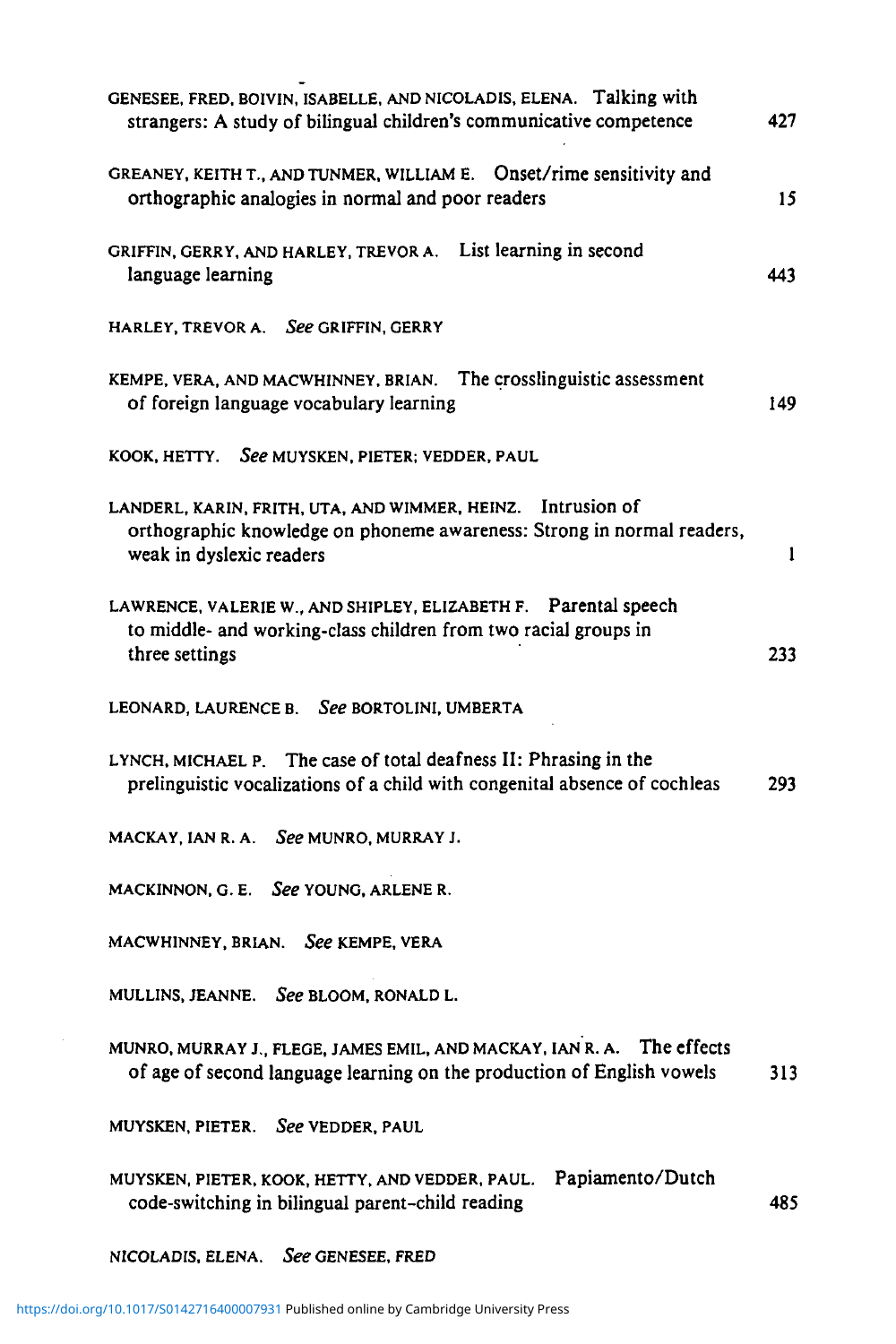| PATERNOSTRO, PETER J. See BLOOM, RONALD L.                                                                                                                        |     |
|-------------------------------------------------------------------------------------------------------------------------------------------------------------------|-----|
| ROARK, BRET. See TARABAN, ROMAN                                                                                                                                   |     |
| ROBINSON, LEE A. See FUJIKI, MARTIN                                                                                                                               |     |
| SHIPLEY, ELIZABETH F. See LAWRENCE, VALERIE W.                                                                                                                    |     |
| SIEGEL, LINDA S. See TAL, NAOMI FRANKEL                                                                                                                           |     |
| TAL, NAOMI FRANKEL, AND SIEGEL, LINDA S. Pseudoword reading errors<br>of poor, dyslexic, and normally achieving readers on multisyllable<br>pseudowords           | 215 |
| TARABAN, ROMAN, AND ROARK, BRET. Competition in learning language-based<br>categories                                                                             | 125 |
| TUNMER, WILLIAM E. See GREANEY, KEITH T.                                                                                                                          |     |
| VEDDER, PAUL. See MUYSKEN, PIETER                                                                                                                                 |     |
| VEDDER, PAUL, KOOK, HETTY, AND MUYSKEN, PIETER. Language choice and<br>functional differentiation of languages in bilingual parent-child reading                  | 461 |
| WATSON, VALYNE. See FUJIKI, MARTIN                                                                                                                                |     |
| WIMMER, HEINZ. See LANDERL, KARIN                                                                                                                                 |     |
| YOUNG, ARLENE R., BOWERS, PATRICIA GRIEG, AND MACKINNON, G. E. Effects<br>of prosodic modeling and repeated reading on poor readers' fluency and<br>comprehension | 59  |
| ZAMPINI, MARY L. Voiced stop spirantization in the ESL speech of native<br>speakers of Spanish                                                                    | 335 |
| <b>BOOK REVIEWS</b>                                                                                                                                               |     |
| BERKO GLEASON, J., AND RATNER, N. B. (Eds.). (1993). Psycholinguistics<br>(Mike Dillinger)                                                                        | 377 |
| BOONE, ELIZABETH HILL, AND MIGNOLO, WALTER D. (Eds.). (1994). Writing<br>without words: Alternative literacies in Mesoamerica and the Andes<br>(Nancy Hornberger) | 257 |
| CLANCY, P. M. (Ed.). (1993). Japanese/Korean linguistics, Volume 2<br>(Masahiko Minami)                                                                           | 117 |